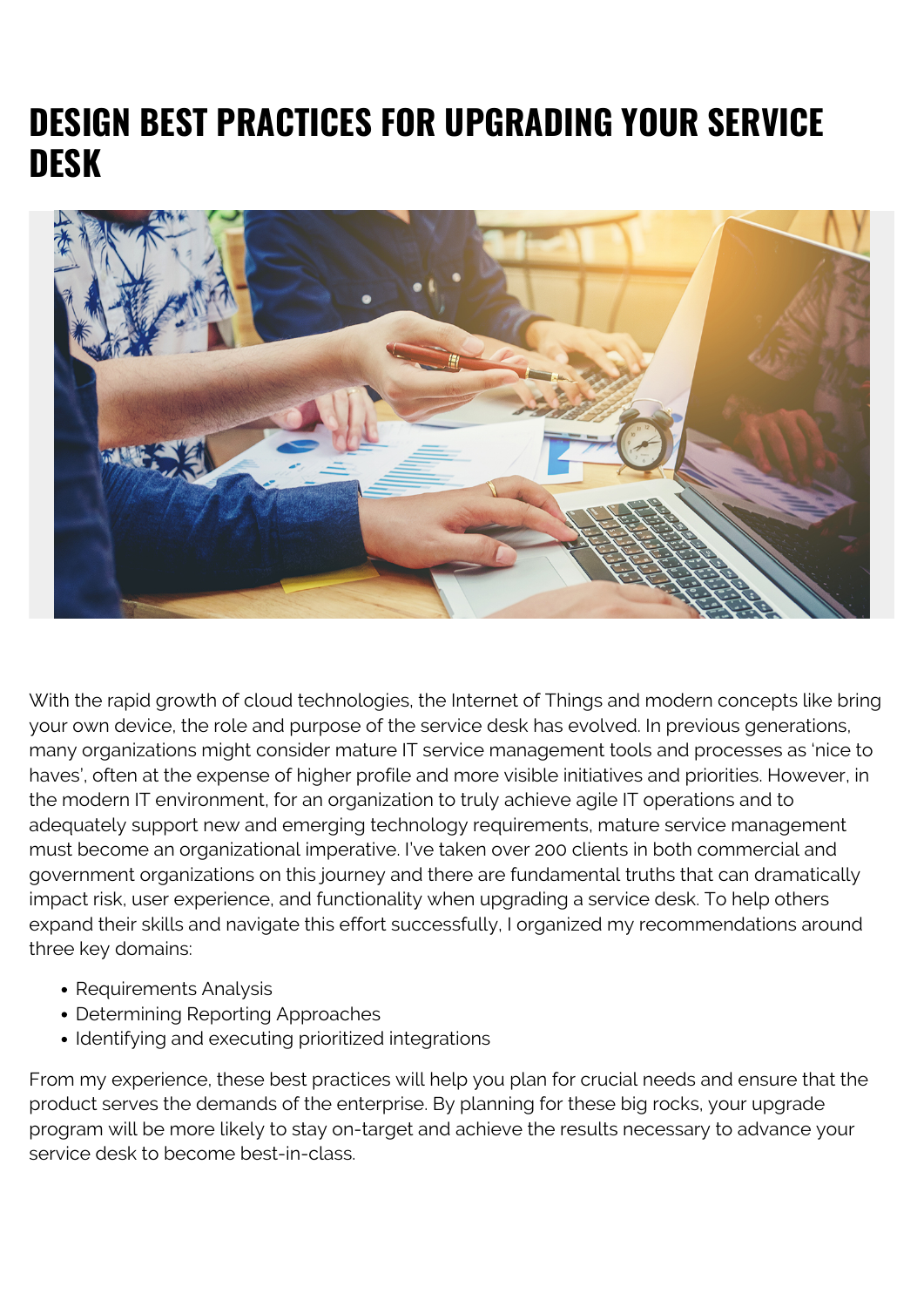## **Requirements Analysis**

The process for conducting requirements analysis is very similar to that of building a home. If you begin building without a solid design, or building without knowing the buyer's desires, the local zoning laws, or electrical and plumbing codes—the finished product is not likely to be well received or effectively executed. When designing a service desk upgrade it is important to understand and clarify the requirements so that you can deploy the right system for your company.

So, which requirements do I recommend examining? I believe it is critical to understand requirements related to **Performance**, **Availability**, **Scalability**, **Security**, **Environments**, and **Functionality (PASS-EF)**.

**Performance** – Yes, you are correct that Performance, Availability and Scalability overlap. Performance is a requirement that needs to be regularly monitored because of its impact on overall service desk effectiveness. Failure to meet the performance expectations of end-users can have a significant negative impact on adoption. Every company has had their share of performance issues, and even a well-known, highly mature, on-line retailer had availability and performance issues this past July (2018) during a summer retail holiday. Thus, it is very important to understand what the performance expectations are for your service desk and to outline those requirements in the design process. An ITSM system needs to respond quickly to requests, and this can be achieved by including the correct sizing on all resources, servers, and databases. Ideally, additional loads should be modeled to ensure performance goals are achieved. Additionally, I suggest that daily, weekly, quarterly, and seasonal performance reports should be analyzed and bottlenecks should be mitigated once the upgraded service desk is launched. This also helps to show the relationship between performance, availability and scalability.

**Availability** – Most environments are available 24x7, even if the support staff isn't. Having an ITSM environment accessible will create efficiencies for the company. So, how do you make that possible? The addition of self-service capabilities make 24x7 availability more cost-effective because you can forego 24x7 staffing. Issues like password resets or searching for knowledge articles can all be done without the intervention of a human.

When designing for high availability it is important to eliminate all single points of failure. As an example, when designing a fault tolerant system that would include leveraging load balancers, dual routing paths, clustered databases, and redundant single sign-on components. In all cases, having a Disaster Recovery Site or a Continuity of Operations Site (COOP) is recommended.

**Scalability** – It is critical to ensure that the ITSM environment can handle a broad range of activity from resource lows to peak demand. Every company and sometimes different divisions of a company will have different scalability needs. Regardless, the plan for scalability needs to ensure that all end users, no matter when they are interacting with the service desk, experience optimal and consistent response times during all periods. Virtualization technology can allow dynamic resource allocation to eliminate any server bottlenecks and should be part of the scalability considerations. In addition to the current load, any growth should be factored in. For instance if additional departments are going to be on-boarded, the ITSM system must be able to expand horizontally to accommodate the increased load. Given that, expansion plans must be included as a scalability requirement when designing a service desk upgrade.

**Security** – When identifying security requirements for your service desk, I recommend incorporating these three methods to secureit: multi-factor authentication, single-sign on, and a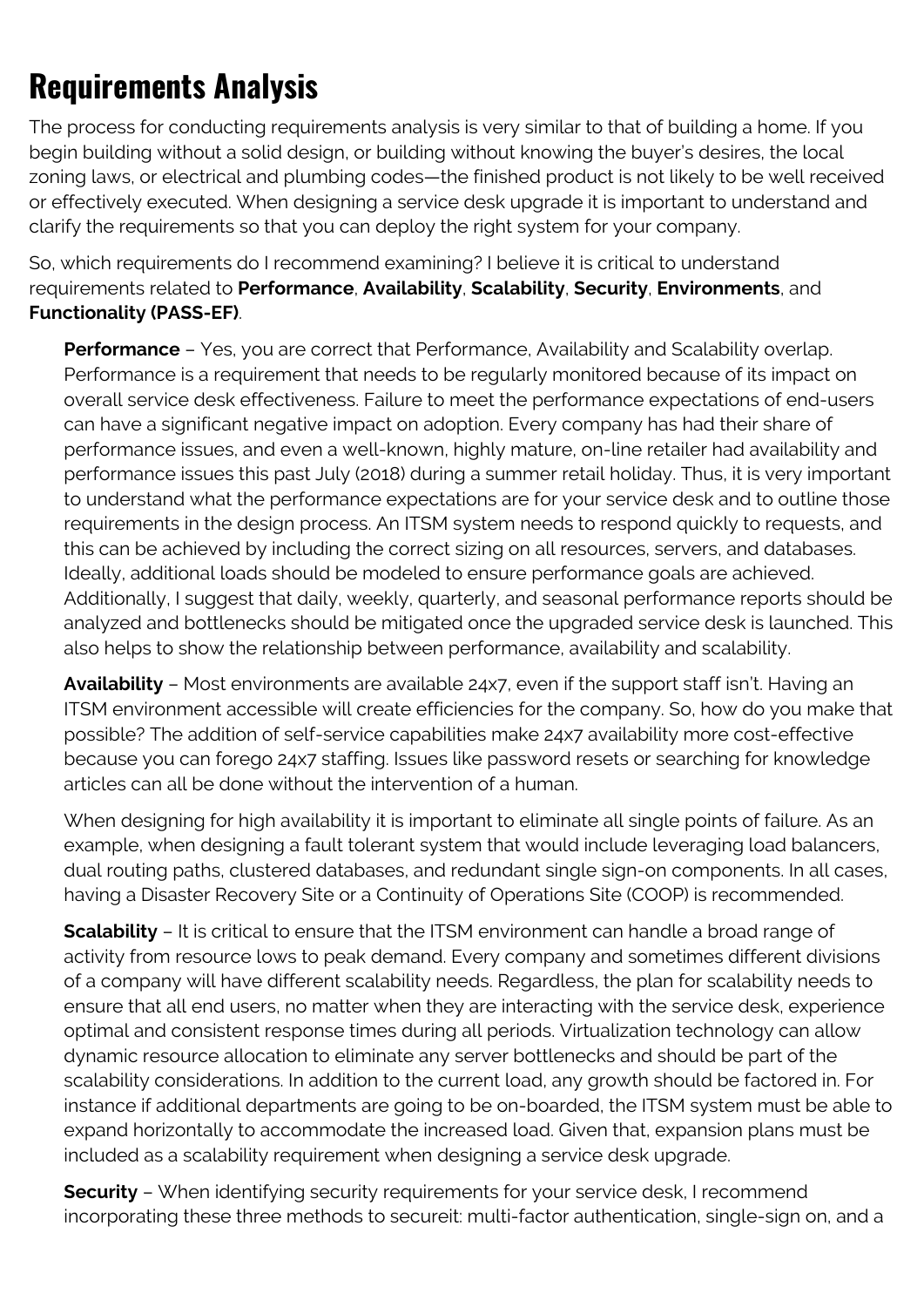secure protocol like HTTPS (Hypertext Transfer Protocol Secure). Multi-factor authentication requires more than one factor for authentication from independent categories of credentials. The categories can be chosen from 'something you know', 'something you have' and 'something you are'. Login into a system with a token (something you have) and a password (something you know) would satisfy the multi-factor requirement. Once an individual is authenticated with single-sign on, they won't have to re-authenticate and thus making the end-user experience not only more secure but more efficient. HTTPS allows for secure communication over the internet by encrypting the data and has become the standard. Data should be encrypted wherever possible for greater security. These items used in combination are the key components in securing your service desk.

**Environments Needed for Testing and Mapping** – Another important decision is to determine the number of environments you will need to effectively test the service desk before it is launched. At a minimum, you should plan for User Functionality Testing and Load Testing. It is common to have a Test Environment and Simulated Production environment, which provides dedicated platforms for building and testing, thus reducing the risk when functionality is promoted into production. It is recommended that a minimum of two environments are used and, if the budget can support and there's a need, up to four environments should be built. Further, the purpose of each environment needs to be documented so that the expectations can be set appropriately. For instance, User Functionality could be tested in the Test and Simulated Production environment while Load Testing can be performed in Simulated Production.

**Functionality** – It is important that your IT Service Management system looks and feels modern because most users demand social media-like interfaces. They become frustrated when they don't have a similar experience with the service desk at the office as they do when posting to Facebook. So, investing in the latest technology helps you get the newest capabilities that will ensure your service desk delights end-users. That said, being clear on the functionality requirements prior to selecting the service technology will set you up for success. Those companies and agencies I've consulted who completed this step successfully leveraged more of BMC's advanced functionality. Among the mistakes I have seen, the most common occurs when the company didn't establish the functionality requirements ahead of time. Then, after purchasing their technology, they added a series of complex integrations which burdened the system and ultimately slowed performance. Additionally, this makes their future upgrades incredibly complex and expensive. Customizations should be limited as much as possible as this will help the service desk function at its peak. One module that makes sense to customize is the service catalog because that is what enables efficient self-service. Efficient self-service improves the functionality and a colleague, Michael Roper, has created a two part blog on Building an IT Service Catalog, and the first part can be accessed [here](https://blogs.bmc.com/blogs/building-an-it-service-catalog-7-steps-to-success-part-1/).

## **Determining Reporting Approaches**

Reporting is a key component of any well-designed Service Management system. Regardless of which tool you choose, the architecture and design should be discussed with key decisions agreed to before beginning the upgrade. There are many types of reports to consider for your organization. The out-of-the-box reports provided on the ITSM system are a great start. These encapsulate use cases including:

"The number of critical incidents that are open."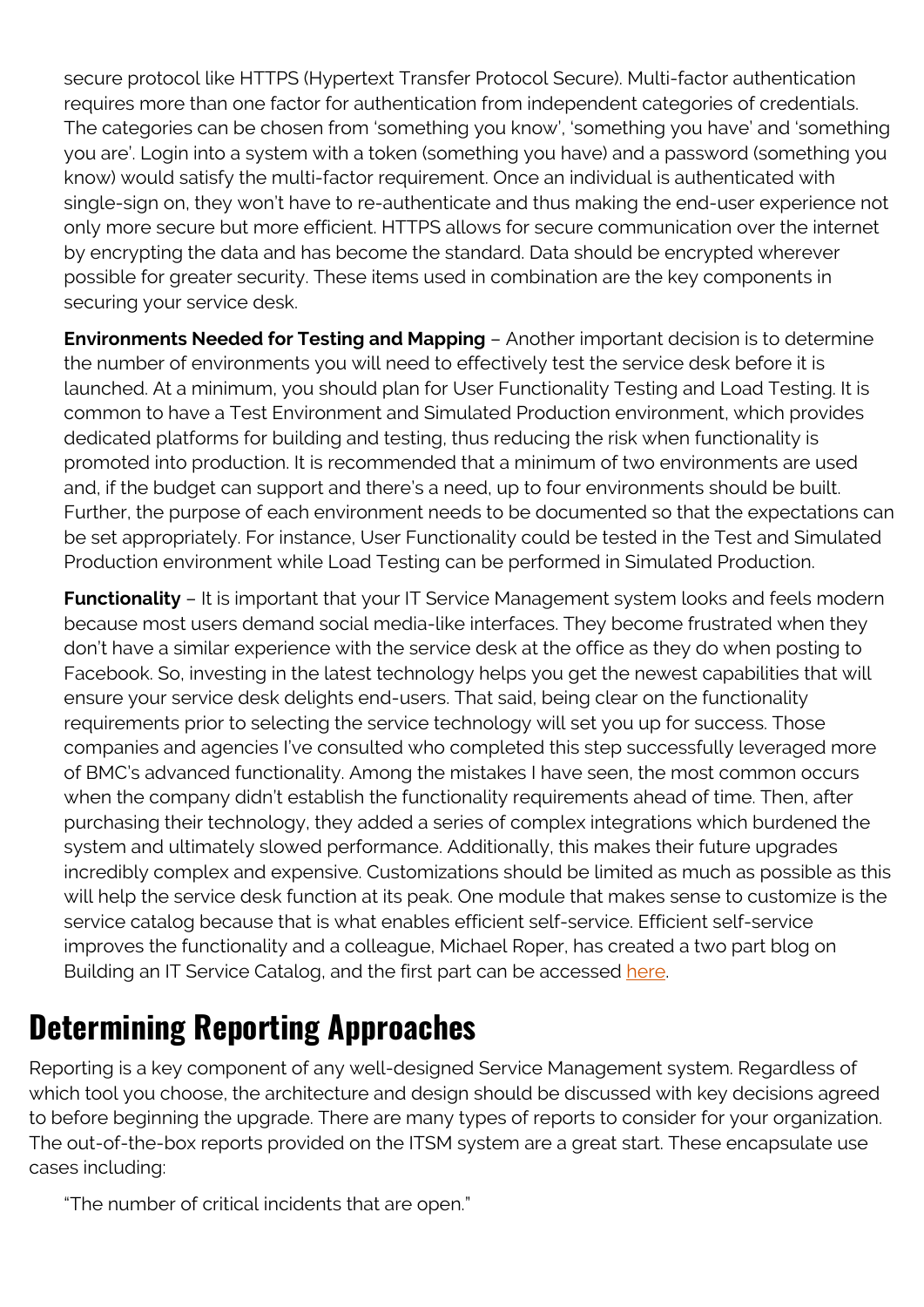"The total number of tickets closed per day."

"Number of incidents that are assigned per support group."

Additionally, there are reporting tools to capture the number of assets that are deployed. This provides IT departments with enhanced visibility to allow for the following use cases:

"The number of Cisco Routers that are deployed."

"Total number of Oracle Databases that are running"

"Total number of Adobe Pro application are deployed"

By having this information, IT departments can have better accounting of their assets and leverage this information to negotiate more favorable terms with their vendors. **CMDB's** – After 25 years in IT, I can say that I've seen the whole spectrum of CMDB (Configuration Management Database) maturity. CMDBs are more beneficial to an organization the more accurate and complete they are. However, they don't have to be 100% accurate or 100% complete to derive benefits. It is important not to over populate it; in other words, don't add attributes that don't serve a specific purpose. For example, some of my clients have populated performance information into a CMDB. The issue with doing that is the performance information, like CPU Utilization rates, change moment by moment and this information is better housed in an Availability Management or Capacity Management database. There should also be a consideration made for which configuration items should be included and how individual attributes are defined. A good rule is to never collect information if you aren't going to do anything with the results.

## **Identifying and executing prioritized integrations**

When it comes to the service desk, you definitely will need and want to build some integrations. Here are the two that I believe are MUST do's and important considerations for executing them.

**Automated Event Management** – Over the years, I've seen more clients integrate an Event Management System into ITSM. The benefit is to have **events** automatically detect and trigger system generated **incidents** that are assigned to the appropriate support personnel with the correct priority, all without human intervention. There are several considerations to make this function effectively because it is crucial to avoid what IT folks call an '**event storm**'. An event storm is when your system is overwhelmed with trivial items, and thus, the differentiation of incidents becomes diluted, making it tougher to discern important incidents from merely "status indicators." Not every event that an event management system detects should be classified as an incident—*an incident record should only be created if it is actionable*. Specifically, the creation of the record should lead to a system administrator making a change to resolve the discrepancy. If the administrator reviews the incident and says to herself "There will be at least one more ticket created before the system crashes," that's an excellent indication you may be headed toward an event storm. Many of these events are notifications that shouldn't be fed as incidents into an ITSM system as these items do not meet the ITIL standard. Remember, with ITIL (IT Infrastructure Library) an Incident is defined as "An unplanned interruption to an IT service or a reduction in the quality of an IT Service. Hence, failure of a CI (Configuration Item) that has not yet affected service is also an incident." Earlier this month, I was on a call with a client and we discussed event sizing. I asked the client for the number of incidents their event management system was expected to feed into their incident module and the client asked me if "I wanted the number of events per second." ''Yikes!" I told him, "If you are able to give me that